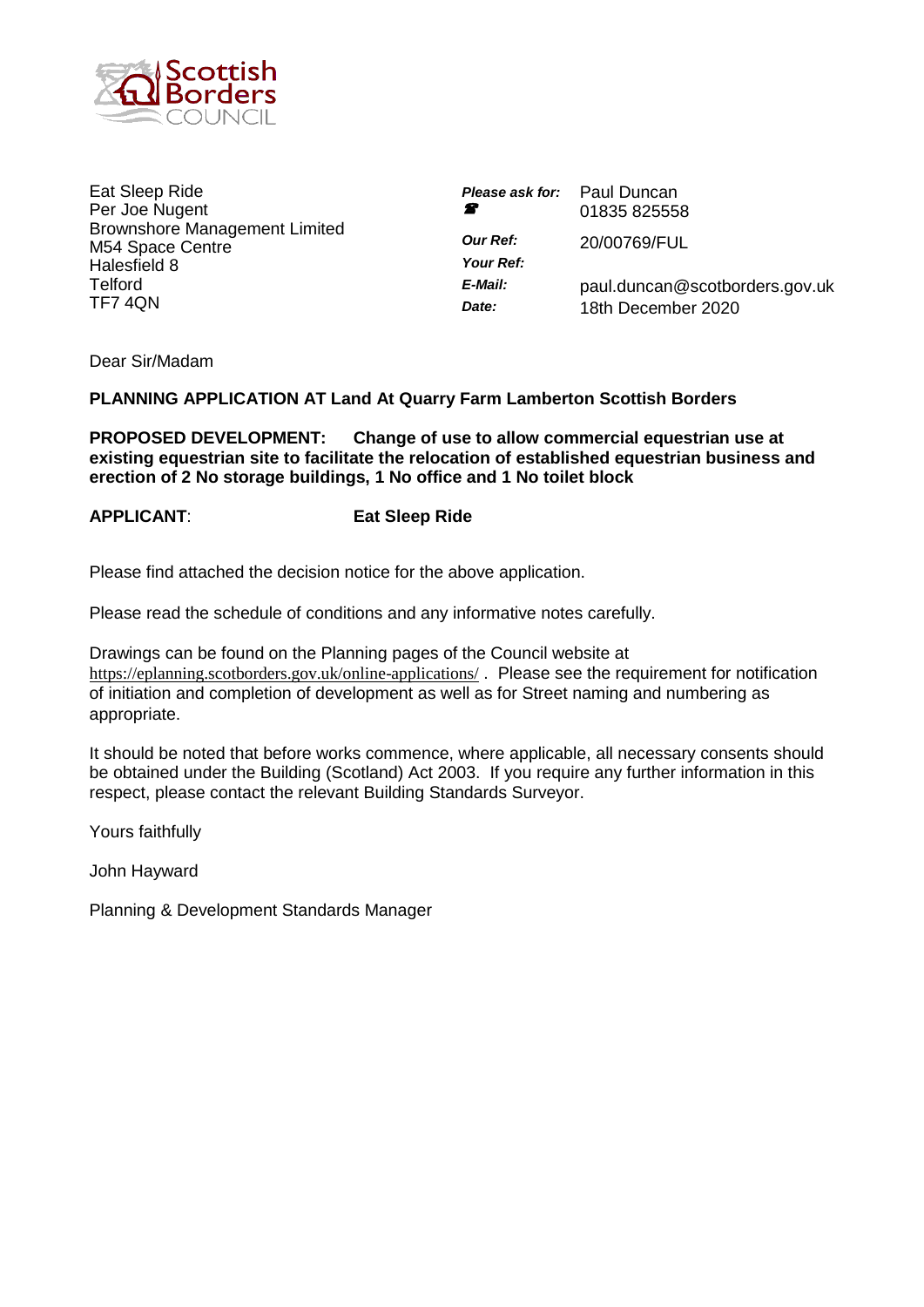

#### **TOWN AND COUNTRY PLANNING (SCOTLAND) ACT 1997 (as amended)**

### **Town and Country Planning (Development Management Procedure) (Scotland) Regulations 2013**

#### **Application for Planning Permission Reference : 20/00769/FUL**

#### **To : Eat Sleep Ride Per Joe Nugent Brownshore Management Ltd M54 Space Centre Halesfield 8 Telford TF7 4QN**

With reference to your application validated on **3rd August 2020** for planning permission under the Town and Country Planning (Scotland) Act 1997 (as amended) for the following development :-

**Proposal : Change of use to allow commercial equestrian use at existing equestrian site to facilitate the relocation of established equestrian business and erection of 2 No storage buildings, 1 No office and 1 No toilet block**

# **at : Land At Quarry Farm Lamberton Scottish Borders**

The Scottish Borders Council hereby **grant planning permission** in accordance with the approved plan(s) and the particulars given in the application and in accordance with Section 58 of the Town and Country Planning (Scotland) Act 1997 (as amended), subject to the following direction:

• That the development to which this permission relates must be commenced within three years of the date of this permission.

And subject to the conditions on the attached schedule imposed by the Council for the reasons stated

**Dated 7th December 2020 Planning and Regulatory Services Environment and Infrastructure Council Headquarters Newtown St Boswells MELROSE TD6 0SA**

> **John Hayward Planning & Development Standards Manager**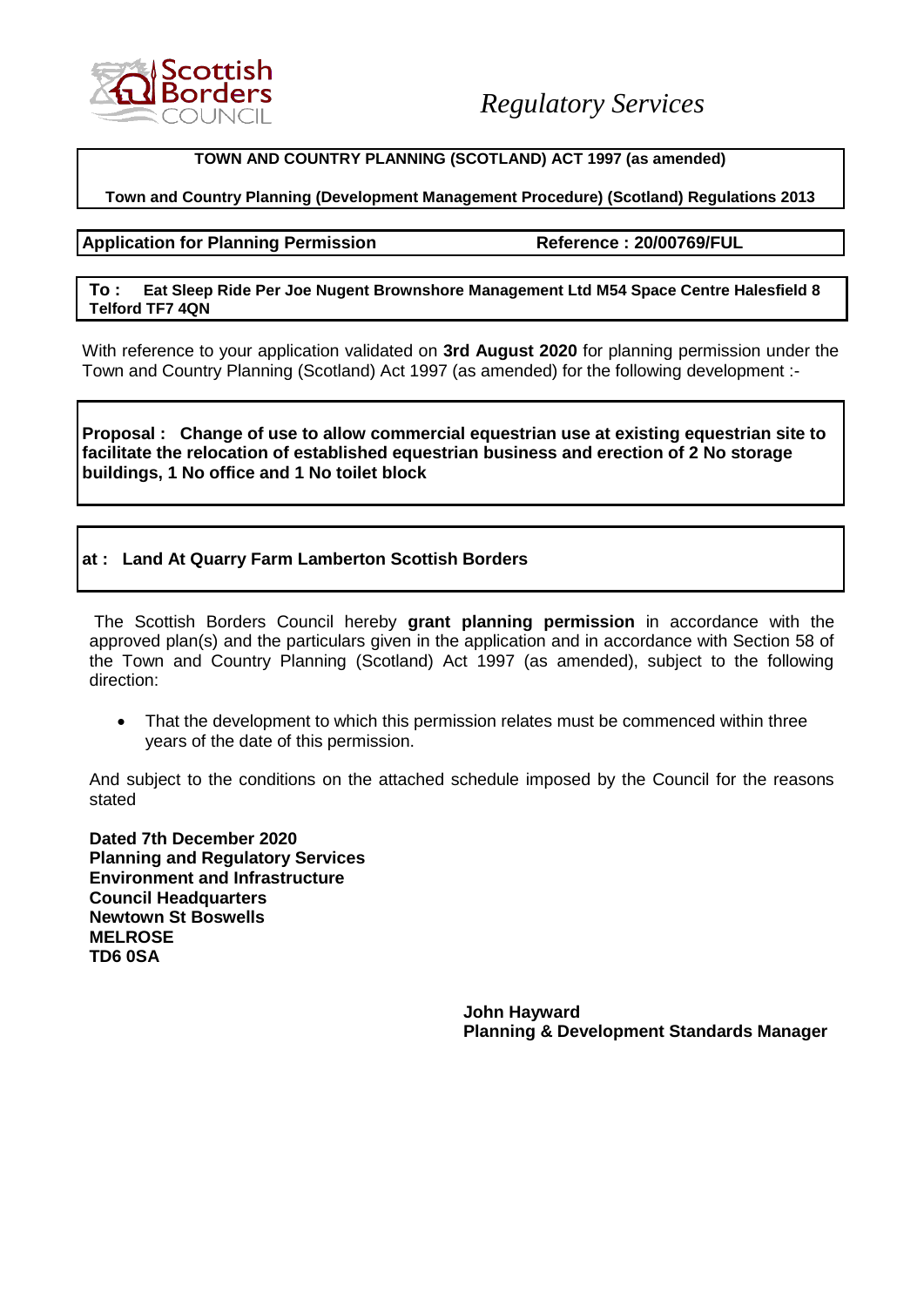

#### **APPLICATION REFERENCE : 20/00769/FUL**

**Schedule of Plans and Drawings Approved:**

**Plan Ref Plan Type Plan Status**

002 Location Plan Approved

#### **REASON FOR DECISION**

The development is considered to accord with the relevant provisions of the Local Development Plan 2016 and there are no material considerations that would justify a departure from these provisions.

#### **SCHEDULE OF CONDITIONS**

- 1 The development hereby permitted shall not be carried out otherwise than in complete accordance with the plans and specifications approved by the Planning Authority. Reason: To ensure that the development is carried out in accordance with the approved details.
- 2 No development shall commence until an Ecological Impact Assessment informed by a Preliminary Ecological Appraisal has been submitted to and approved in writing by the Planning Authority. The Ecological Impact Assessment should include any necessary mitigation measures for adverse impacts on protected species or habitats. Thereafter the development hereby approved shall only be carried out in strict accordance with the agreed mitigation measures and any agreed enhancement measures. Reason: to protect the ecological resource and ensure LDP policies EP1, EP2 and EP3 are satisfied.
- 3 Prior to the commencement of development, details of the siting, design, external materials, colours and any screening for the portacabin, tack room storage container and portaloo shall be submitted to and agreed in writing by the Planning Authority. Thereafter the development shall be carried out wholly in accordance with the agreed details. Reason: to control the appearance of the portacabin, tack room storage container and portaloo, in the interests of landscape and visual amenity.
- 4 Prior to the commencement of development, precise details of the design and materials (including elevation drawings and floor plans or photos) of the two lean-to additions to the existing shed building shall be submitted to and agreed in writing by the Planning Authority. Thereafter the development shall be carried out wholly in accordance with the agreed details.

Reason: to control the appearance of two lean-to additions to the existing shed building, in the interests of landscape and visual amenity.

5 Prior to the commencement of development, a scheme of soft landscaping works shall be submitted to and approved in writing by the Planning Authority, and shall include:

i. indication of existing trees, shrubs and hedges to be removed

- ii. location of new trees, shrubs, hedges and grassed areas, including compensatory planting for the foliage to be removed for visibility at the junction with the public road.
- iii. schedule of plants to comprise species, plant sizes and proposed numbers/density
- iv. programme for completion and subsequent maintenance.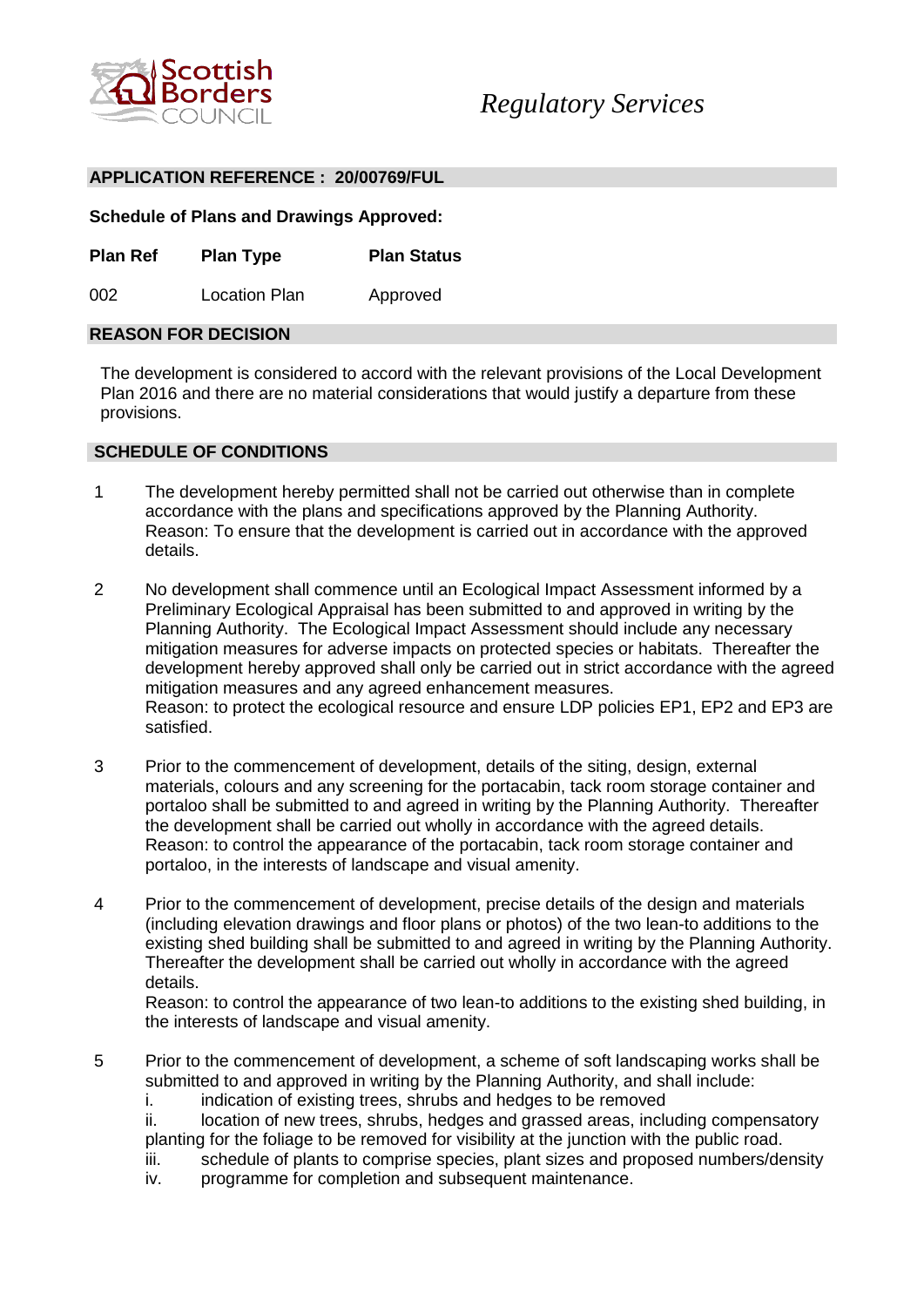

Thereafter, the agreed landscaping works shall be carried out and maintained wholly in accordance with the agreed details.

Reason: To enable the proper form and layout of the development and the effective assimilation of the development into its wider surroundings.

- 6 Prior to the commencement of development, details of arrangements for toilet facilities and foul waste shall be submitted to and agreed in writing by the Planning Authority. Thereafter, the agreed toilet facilities and foul waste arrangements shall be in place before the development becomes operational, and shall be retained thereafter unless otherwise agreed in writing by the Planning Authority. Reason: to protect residential amenity and the wider environment.
- 7 Prior to the commencement of development, details of the siting of stable waste storage shall be submitted to and agreed in writing by the Planning Authority. Thereafter, stable waste from the development shall only be stored in strict accordance with the agreed details.

Reason: to protect residential amenity and the wider environment.

- 8 Prior to the commencement of development, details of the proposed water supply shall be submitted to and agreed in writing by the Planning Authority. Thereafter, the agreed water supply arrangements shall be in place before the development becomes operational, and shall be maintained thereafter unless otherwise agreed in writing by the Planning Authority. Reason: to ensure water supply arrangements do not harm existing private water supplies.
- 9 Prior to the commencement of development, details of all proposed external lighting shall be submitted to the Planning Authority for written approval. Thereafter, no external lighting shall be installed with the exception of external lighting that has first been agreed in writing by the Planning Authority.

Reason: to protect residential amenity and the character and amenity of the surrounding area.

10 Prior to the development becoming operational, visibility at the junction of the private access and minor public road shall be improved, the details of which shall first be submitted to and approved in writing by the planning authority. The junction of the private access serving the development shall also be improved to the following specification before the development becomes operational:

The bellmouth of the private access shall be no steeper than 1 in 10 for the first 6m and shall be 5m wide with 6m radii; and

The bellmouth of the private access shall be surfaced using 40mm of 14mm size close graded bituminous surface course to BS 4987 laid on 60mm of 20mm size dense binder course (base course) to the same BS laid on 350mm of 100mm broken stone bottoming blinded with sub-base, type 1.

Reason: To ensure safe access and egress from the site and to ensure the access is of a standard capable of accommodating the increase in traffic.

- 11 Prior to the development hereby approved becoming operational, two passing places shall be provided on the access track to the site in strict accordance with details first agreed in writing by the Planning Authority. Reason: To ensure the access track is of a standard capable of accommodating the increase in traffic.
- 12 With the exception of the junction improvements and two passing places agreed under conditions 10 and 11, no permission is granted for the upgrade of the existing access track,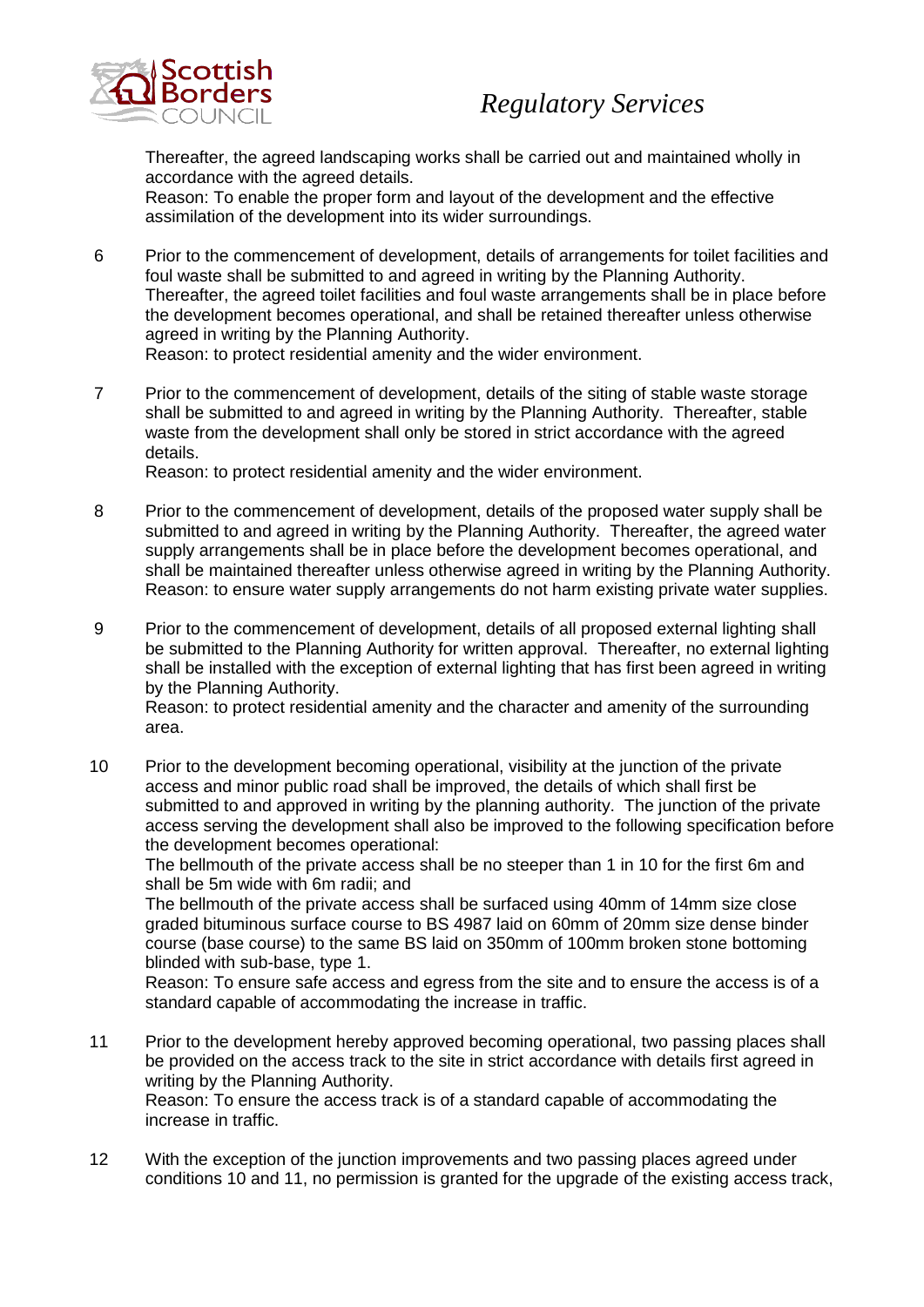



and any such works shall only be carried out following the submission and approval of a separate planning application.

Reason: the upgrade of the access track did not form part of these proposals assessed and would require separate consideration.

- 13 Prior to the development hereby approved becoming operational, the parking shown on the approved site plan shall be provided in strict accordance with surfacing, levels, and edge protection details first agreed in writing by the Planning Authority. Reason: To ensure adequate parking is provided within the site.
- 14 The external lighting hereby approved under Condition 9 shall only operate between the hours of 7am and 7pm. Reason: to protect residential amenity and the character and amenity of the surrounding area.
- 15 Any noise emitted by plant and machinery used on the site shall not exceed Noise Rating Curve NR20 between the hours of 2300 to 0700 and NR 30 at all other times when measured within all noise sensitive properties (windows can be open for ventilation). The noise emanating from any plant and machinery used on the site should not contain any discernible tonal component. Tonality shall be determined with reference to BS 7445-2. Reason: To protect residential amenity.
- 16 All plant and machinery shall be maintained and serviced in accordance with the manufacturer's instructions so as to stay in compliance with the aforementioned noise limits.

Reason: To protect residential amenity.

# **FOR THE INFORMATION OF THE APPLICANT**

It should be noted that:

- 1 It should be borne in mind that only contractors first approved by the Council may work within the public road boundary.
- 2 It is brought to the attention of the applicant that public comments lodged in response to the applicant raise the possibility of ragwort within the site and adjoining fields.
- 3 The applicant is advised of the former development and activities at the application site including vehicle storage/ abandonment. Should unexpected ground conditions e.g. made ground extending to depth, discolouration or malodorous substances be encountered in excavations, or evidence of potential contamination e.g. underground structures, remains of buried wastes or equipment be encountered during site works it is requested that Environmental Health are immediately consulted. Should the applicant wish to discuss this further their enquiry should be directed to Environmental Health.
- 4 It is recommended that the applicant contact the Environmental Health team to discuss whether the toilet, washing and welfare facilities intended meet the requirements under Health and Safety at Work legislation.
- 5 The Riding Establishments Act 1964 defines a Riding Establishment as "the carrying on of a business of keeping horses to let them out on hire for riding, or for use in providing instruction in riding for payment, or both, " and requires such businesses to be licensed by the Local Authority. If the applicant intends the stables to operate as a riding establishment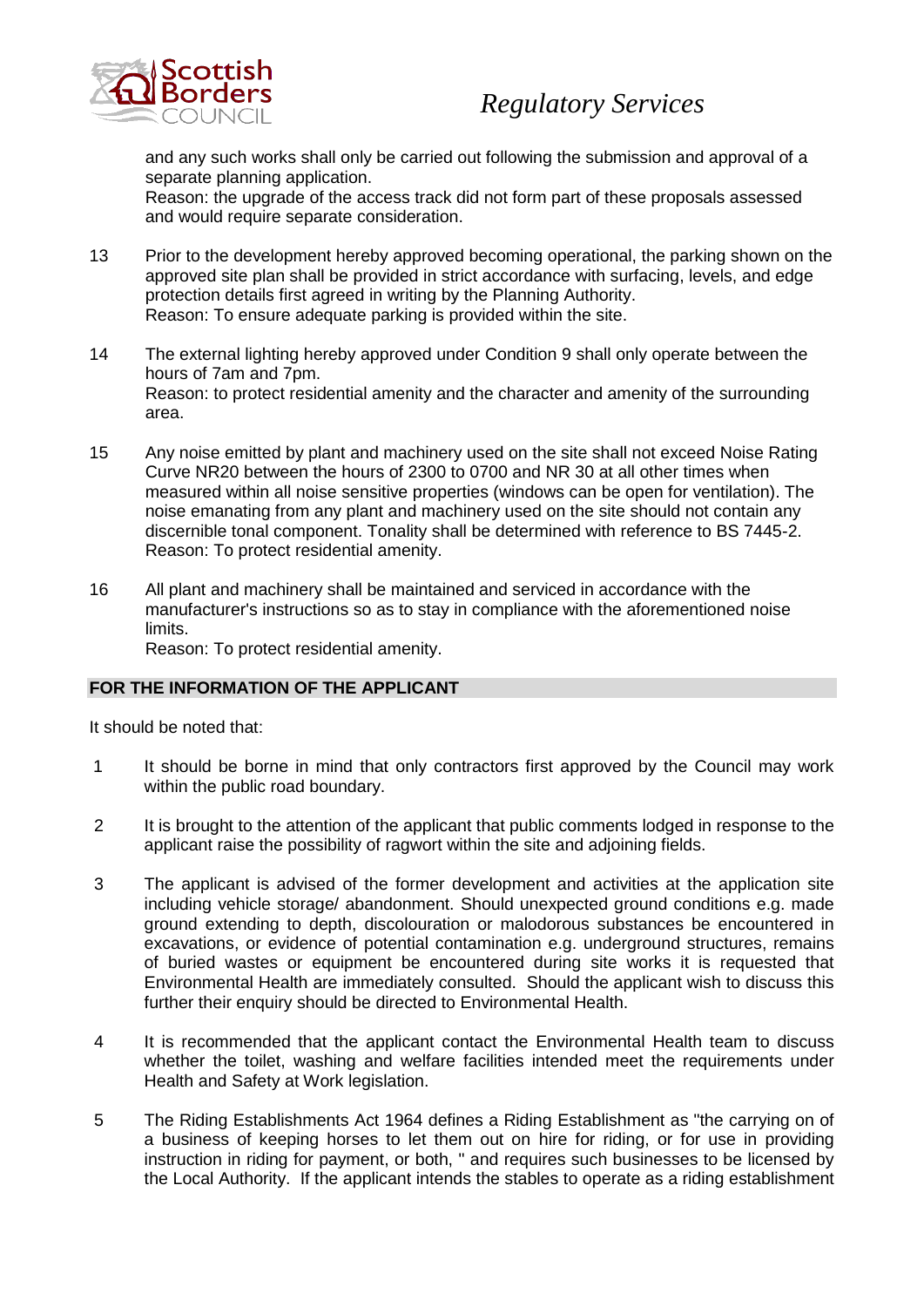

# *Regulatory Services*

in the future, the premises will need to be licensed. Current conditions of licence are discussed alongside health and safety issues applicable to the trade, within the CIEH publication Health and safety guidance for inspections of horse riding establishments and livery yards. A free copy may be downloaded from www.cieh.org/policy/inspections\_horse\_livery.html. Hardcopies may be purchased from CIEH Tel. 020 7827 5821. Further information about the required standards is available from SBC's Regulatory Services, Environmental Health Team. Riding Establishment application forms are available from SBC's, Licensing Team.

N.B: This permission does not include any consent, approval or licence necessary for the proposed development under the building regulations or any other statutory enactment and the development should not be commenced until all consents are obtained.

Under The Control of Pollution Act 1974, the Council recommends the following hours for noisy construction-related work: Monday-Friday 0700-1900 Saturday 0800-1300 Sunday and Public Holidays - no permitted work (except by prior agreement with the Council)

Contractors will be expected to adhere to the measures contained in BS 5228:2009 "Code of Practice for Noise and Vibration Control on Construction and Open Sites".

For more information or to make a request to carry out works outside the above hours, please contact an Environmental Health Officer at the Council.

#### **Notice of Initiation of Development**

Section 27 of the Town and Country Planning (Scotland) Act 1997 (as amended) requires that any person who has been granted planning permission (including planning permission in principle) and intends to start development must, once they have decided the date they will start work on the development, inform the planning authority of that date as soon as is practicable. A form is available on the Council's website for this purpose.

#### **Notice of Completion of Development**

Section 27B of the Town and Country Planning (Scotland) Act 1997 (as amended) requires that any person who completes a development for which planning permission (including planning permission in principle) has been given must, as soon as practicable after doing so, give notice of completion to the planning authority.

When planning permission is granted for phased development then under section 27B(2) the permission is to be granted subject to a condition that as soon as practicable after each phase, other than the last, is completed, the person carrying out the development is to give notice of that completion to the planning authority.

In advance of carrying out any works it is recommended that you contact Utility Bodies whose equipment or apparatus may be affected by any works you undertake. Contacts include:

Transco, Susiephone Department, 95 Kilbirnie Street, Glasgow, G5 8JD Scottish Power, Riccarton Mains Road, Currie, Edinburgh, EH14 5AA Scottish Water, Developer Services, 419 Balmore Road, Possilpark, Glasgow G22 6NU British Telecom, National Notice Handling Centre, PP404B Telecom House, Trinity Street, Stoke on Trent, ST1 5ND